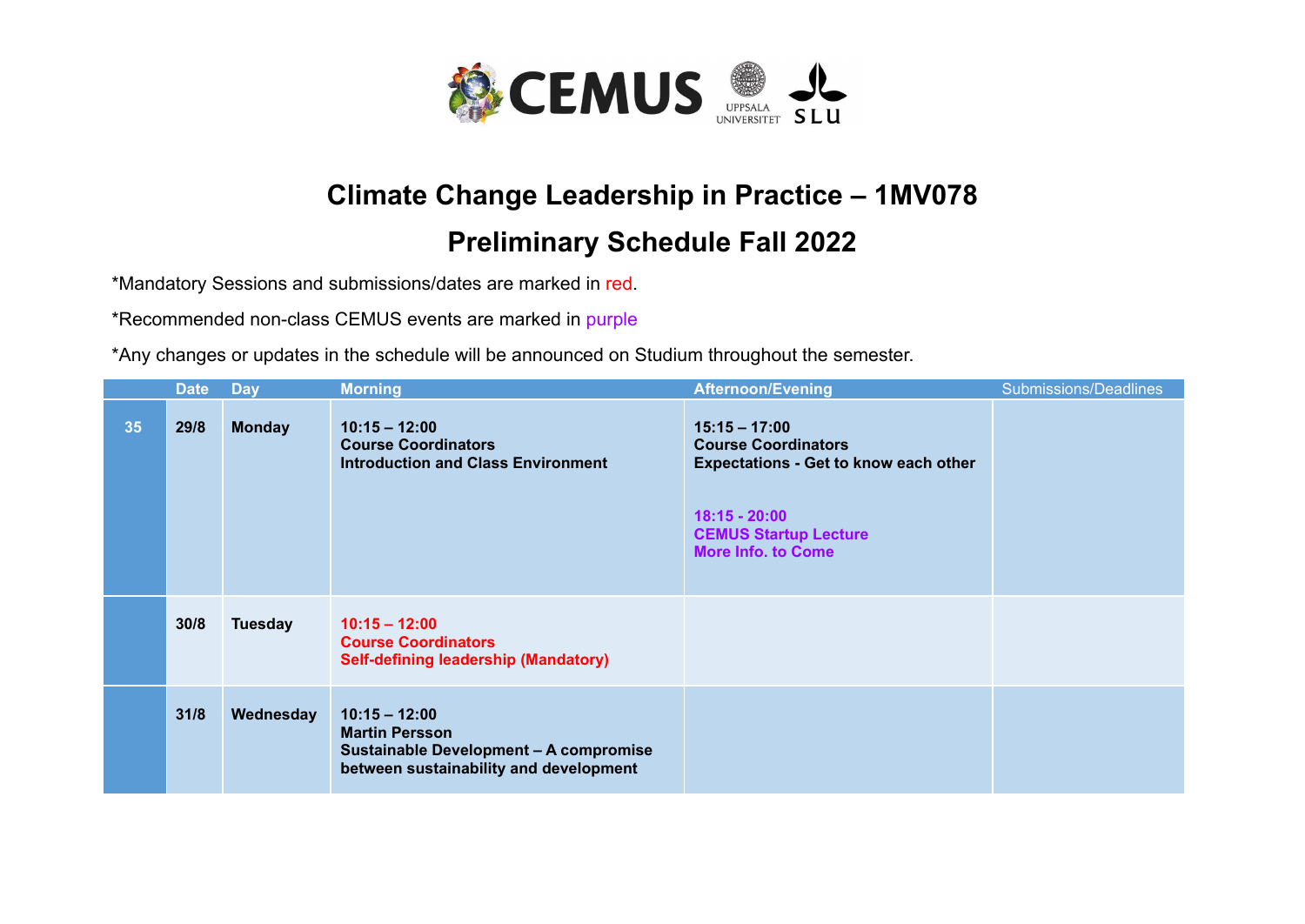

|    | 01/9 | <b>Thursday</b> | $10:15 - 12:00$<br><b>Brian Palmer</b><br><b>Storytelling</b>                        | 16:15-18:00<br>Open mental health session with<br><b>CEMUS</b>                     |  |
|----|------|-----------------|--------------------------------------------------------------------------------------|------------------------------------------------------------------------------------|--|
|    | 02/9 | <b>Friday</b>   | $10:15 - 12:00$<br><b>Laila Mendy</b><br><b>Post-truth Politics Workshop</b>         |                                                                                    |  |
| 36 | 05/9 | <b>Monday</b>   | Free Study Day (Hint: prep for the literature<br>seminar!)                           |                                                                                    |  |
|    | 06/9 | <b>Tuesday</b>  | $10:15 - 12:00$<br><b>Karl Andreason</b><br><b>Systems Change - Activism</b>         | $13:15 - 15:00$<br><b>Fredrik Charpentier Ljungqvist</b><br><b>Climate History</b> |  |
|    | 07/9 | Wednesday       | $10:15 - 12:00$<br><b>Daniel Mossberg</b><br><b>Communication Debate (Mandatory)</b> |                                                                                    |  |
|    | 08/9 | <b>Thursday</b> | $11:15 - 12:00$<br>Oren Ipp<br><b>Well-Being</b>                                     | $13:15 - 15:00$<br><b>Phillip Creswell</b><br><b>Activism in the Digital Age</b>   |  |
|    | 09/9 | <b>Friday</b>   | $10:15 - 12:00$<br><b>Literature Seminar (Mandatory)</b>                             |                                                                                    |  |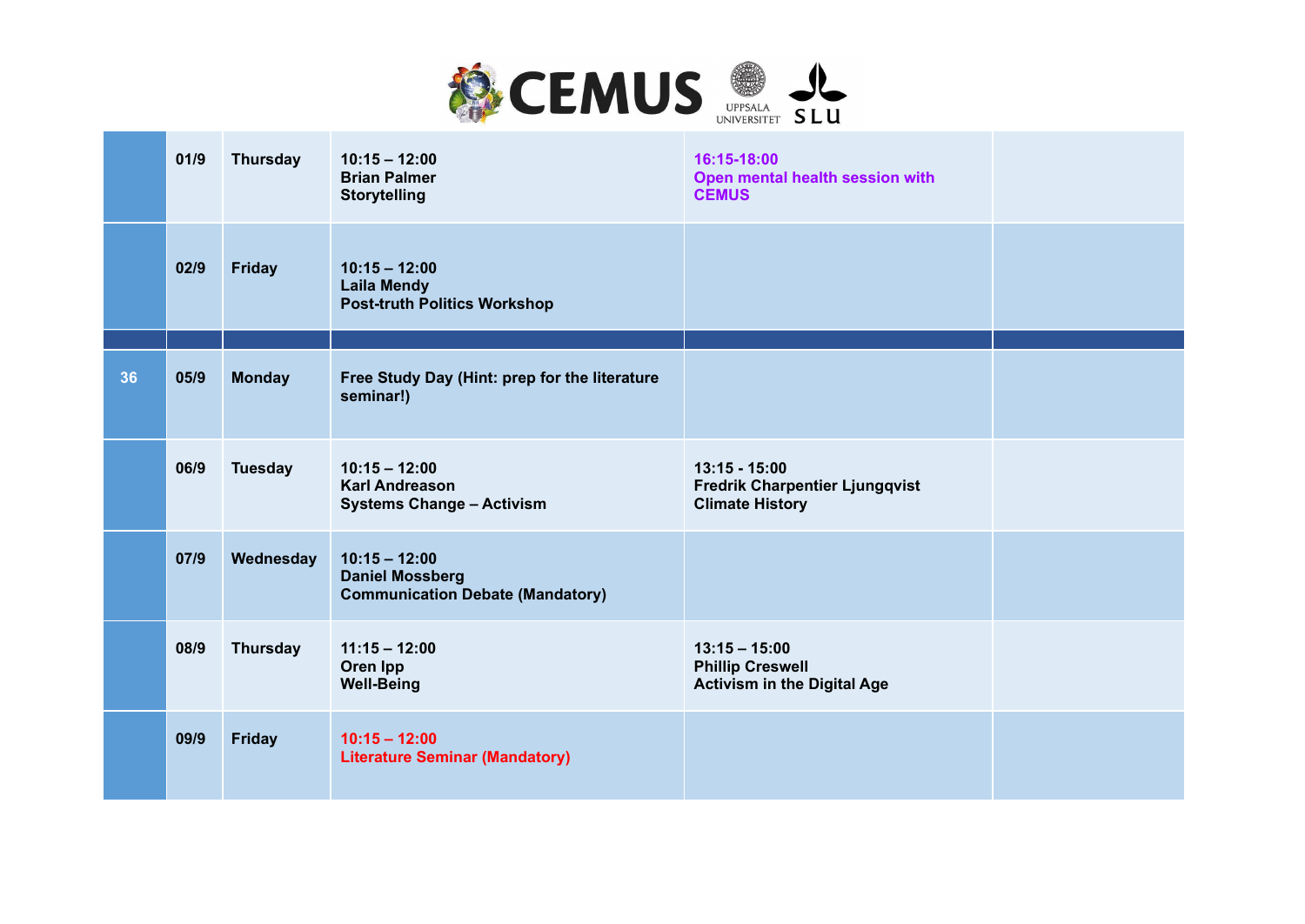

| 37 | $12/9$ | <b>Monday</b>   |                                                                                                                        | $13:15 - 15:00$<br><b>Mehek Muftee</b><br>Muslim women's activism through art                         |  |
|----|--------|-----------------|------------------------------------------------------------------------------------------------------------------------|-------------------------------------------------------------------------------------------------------|--|
|    | 13/9   | <b>Tuesday</b>  |                                                                                                                        | $16:15 - 18:00$<br><b>Chinelo Onwualu</b><br><b>Art and Leadership</b>                                |  |
|    | 14/9   | Wednesday       | $9:15 - 13:00$<br><b>Local Initiatives:</b><br>Local sustainability leadership: Otilia Joao,<br><b>Campus Garden; </b> |                                                                                                       |  |
|    | 15/9   | <b>Thursday</b> | 10:15-12:00<br>Film making and storytelling                                                                            | 16:15-18:00<br><b>CEMUS Project Cafe</b>                                                              |  |
|    | 16/9   | <b>Friday</b>   |                                                                                                                        | $13:15 - 15:00$<br><b>Course Coordinators</b><br><b>Brainstorming Engagement Ideas</b><br>(Mandatory) |  |
|    |        |                 |                                                                                                                        |                                                                                                       |  |
| 38 | 19/9   | <b>Monday</b>   | $10:15 - 12:00$<br>Sami Perspective on Climate Change<br>Eva Charlotta Helsdottor                                      |                                                                                                       |  |
|    | 20/9   | <b>Tuesday</b>  | 10:12-12:00<br>Tamami Rarama                                                                                           |                                                                                                       |  |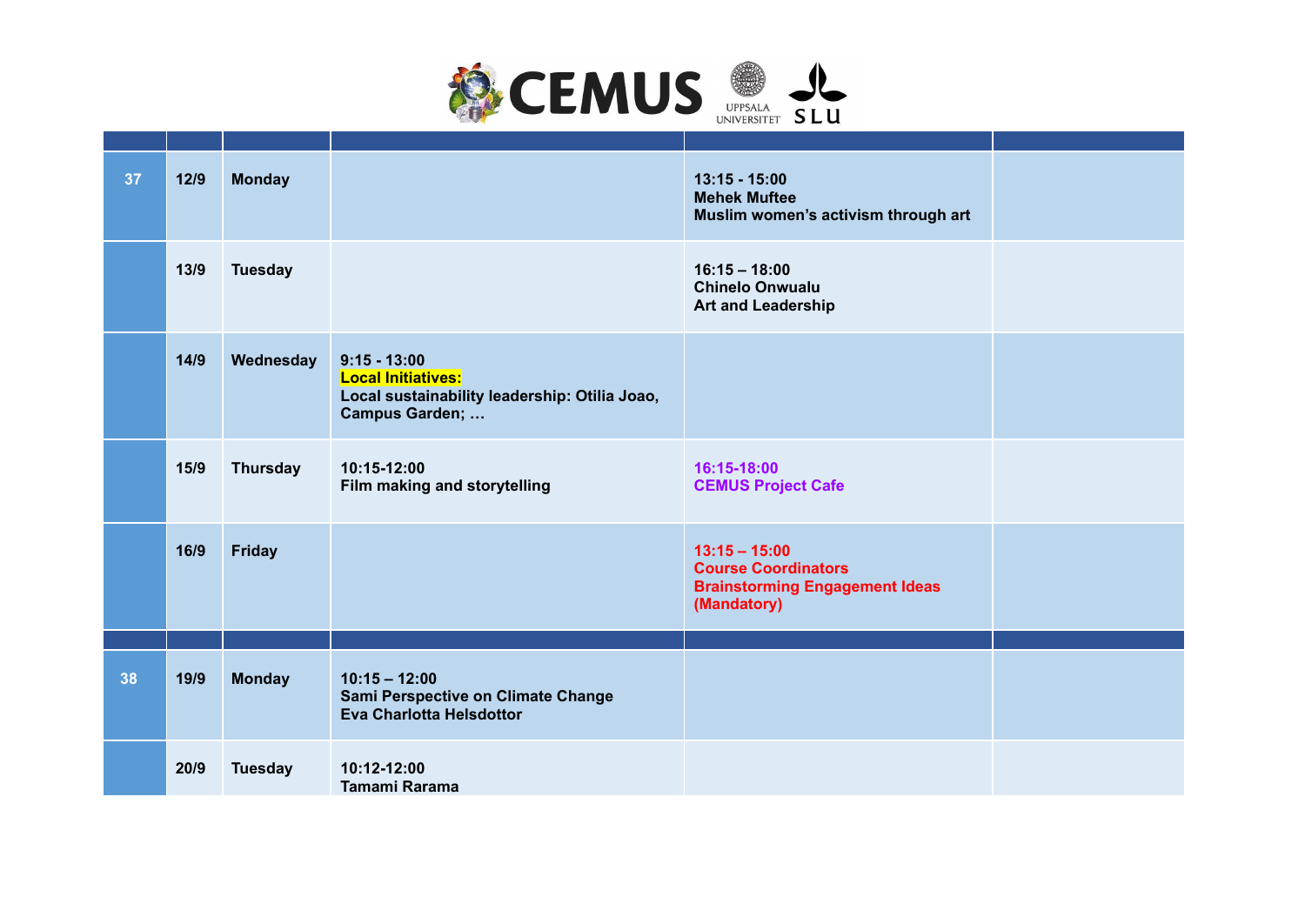

|      |               | Feminist/Queer Perspective from the Pacific<br><b>Islands</b>                                           |                                                                                                         |  |
|------|---------------|---------------------------------------------------------------------------------------------------------|---------------------------------------------------------------------------------------------------------|--|
| 21/9 | Wednesday     |                                                                                                         | 17:00-19:30<br><b>Viven Ribeiro</b><br><b>Sustainability and Development in</b><br><b>Latin America</b> |  |
| 22/9 | Thursday      | $11:15 - 12:00$<br>Oren Ipp<br><b>Well-Being and Check-In</b>                                           |                                                                                                         |  |
| 23/9 | <b>Friday</b> | $10:15 - 12:00$<br><b>Course Coordinators</b><br><b>Presentation of Engagement Plans</b><br>(Mandatory) |                                                                                                         |  |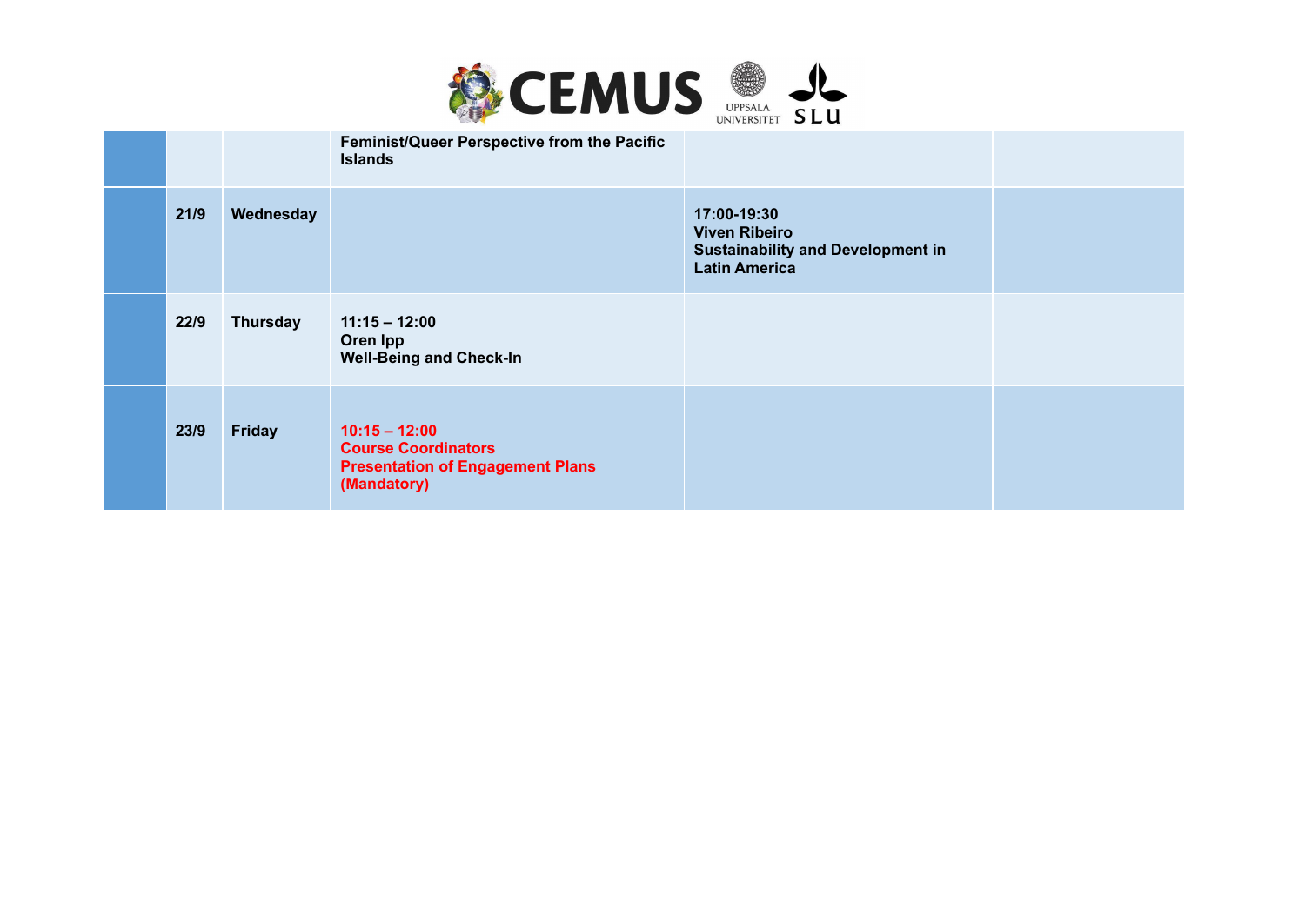

## **Important Dates Beyond the First Four Weeks**

**\***The In-Person/Online Check-In time may change depending on the location of the various students during the practical part of the course (Incas of different time zones)

| 6/10   | <b>Thursday</b> | First Written Check-In Due (Midnight - 23:59) | $10:15 - 12:00$<br>In-Person/Online check-In        |  |
|--------|-----------------|-----------------------------------------------|-----------------------------------------------------|--|
| 20/10  | <b>Thursday</b> | Second Written Check-In Due (23:59)           | $10:15 - 12:00$<br>In-Person/Online Check-In        |  |
| 3/11   | <b>Thursday</b> | Third Written Check-In Due (23:59)            | $10:15 - 12:00$<br><b>In-Person/Online Check-In</b> |  |
| 17/11  | Thursday        | Fourth Written Check-In Due (23:59)           | $10:15 - 12:00$<br>In-Person/Online Check-In        |  |
| $1/12$ | <b>Thursday</b> | Fifth (and Final!) Check-In Due               | $10:15 - 12:00$<br><b>In-Person/Online Check-In</b> |  |
| 14/12  | Wednesday       | <b>Oral Presentations (Preliminary Date)</b>  |                                                     |  |
|        |                 |                                               |                                                     |  |